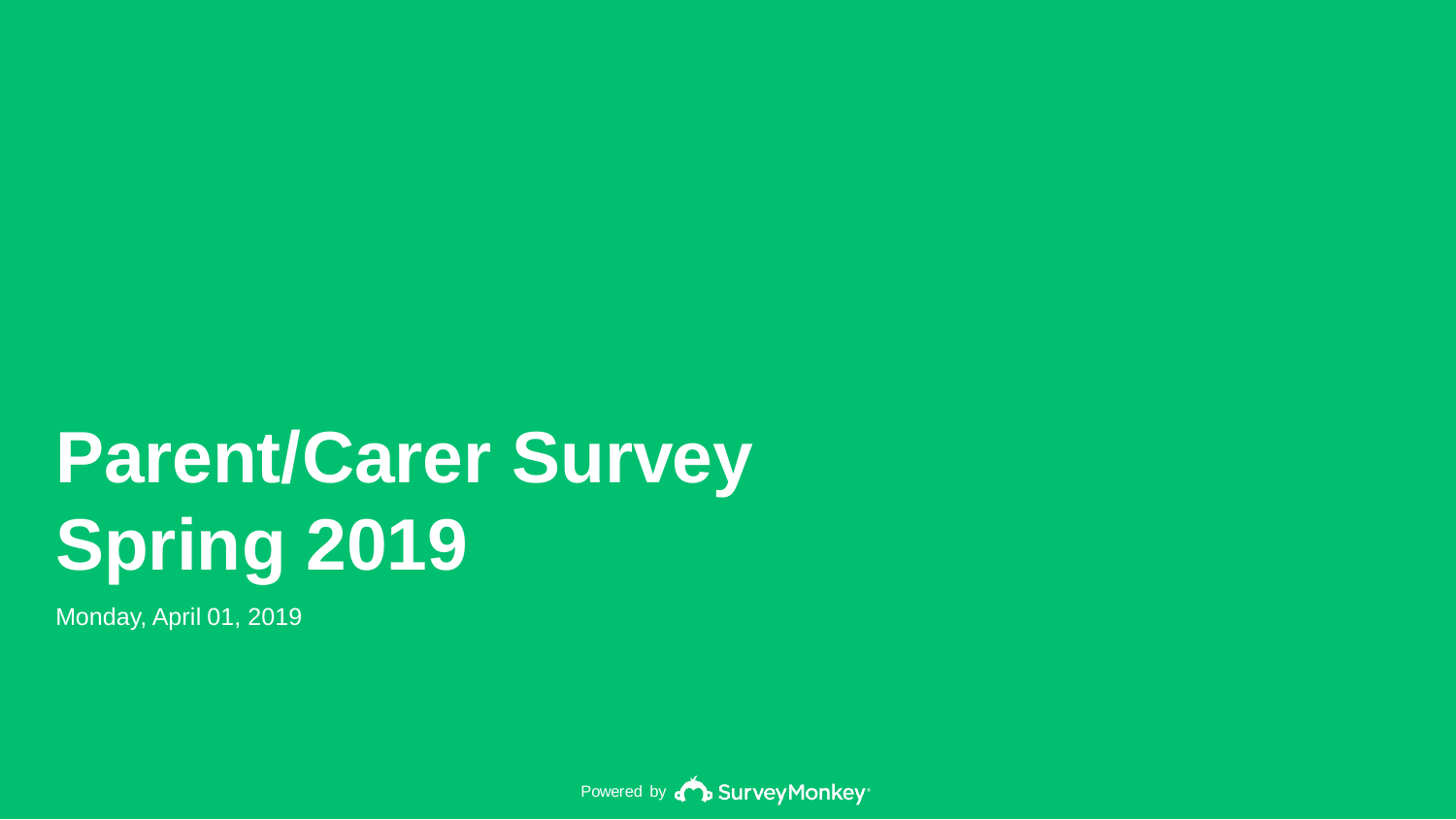## **233 Total Responses**

Date Created: Thursday, March 14, 2019

Complete Responses: 233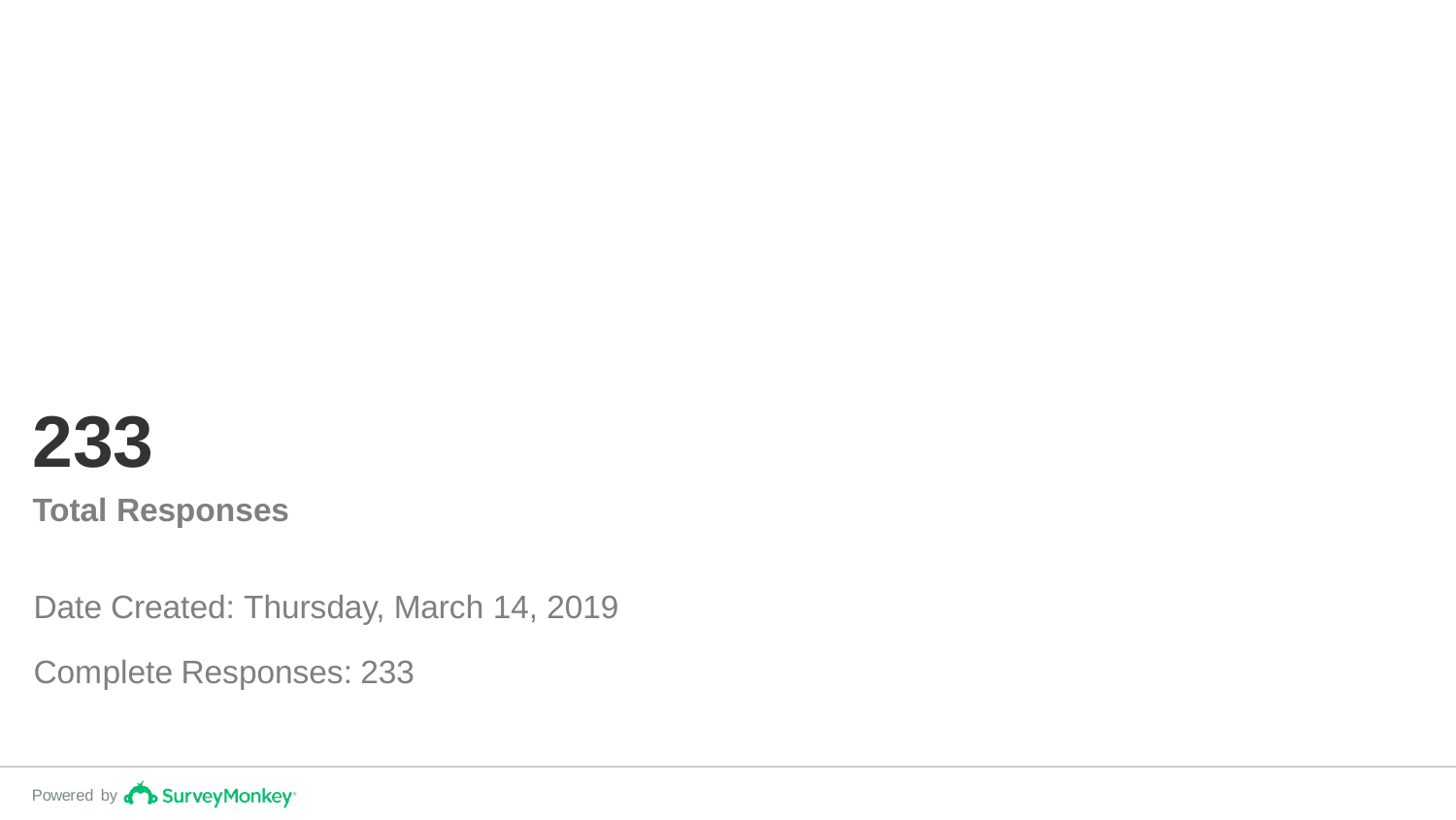### **Q1: My child is happy at Hermitage.**

Answered: 232 Skipped: 1

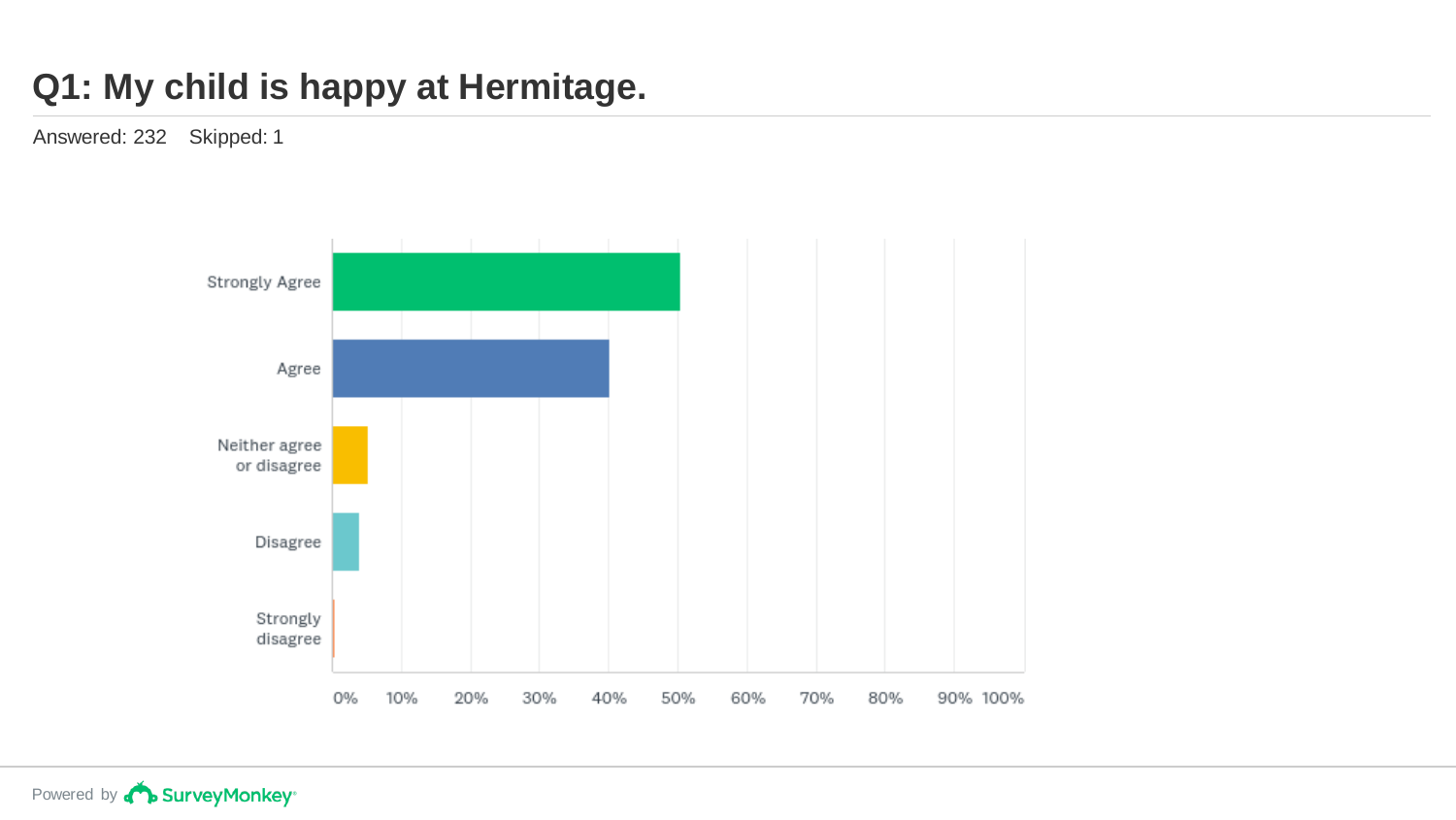#### **Q2: My child feels safe at Hermitage.**

Answered: 233 Skipped: 0

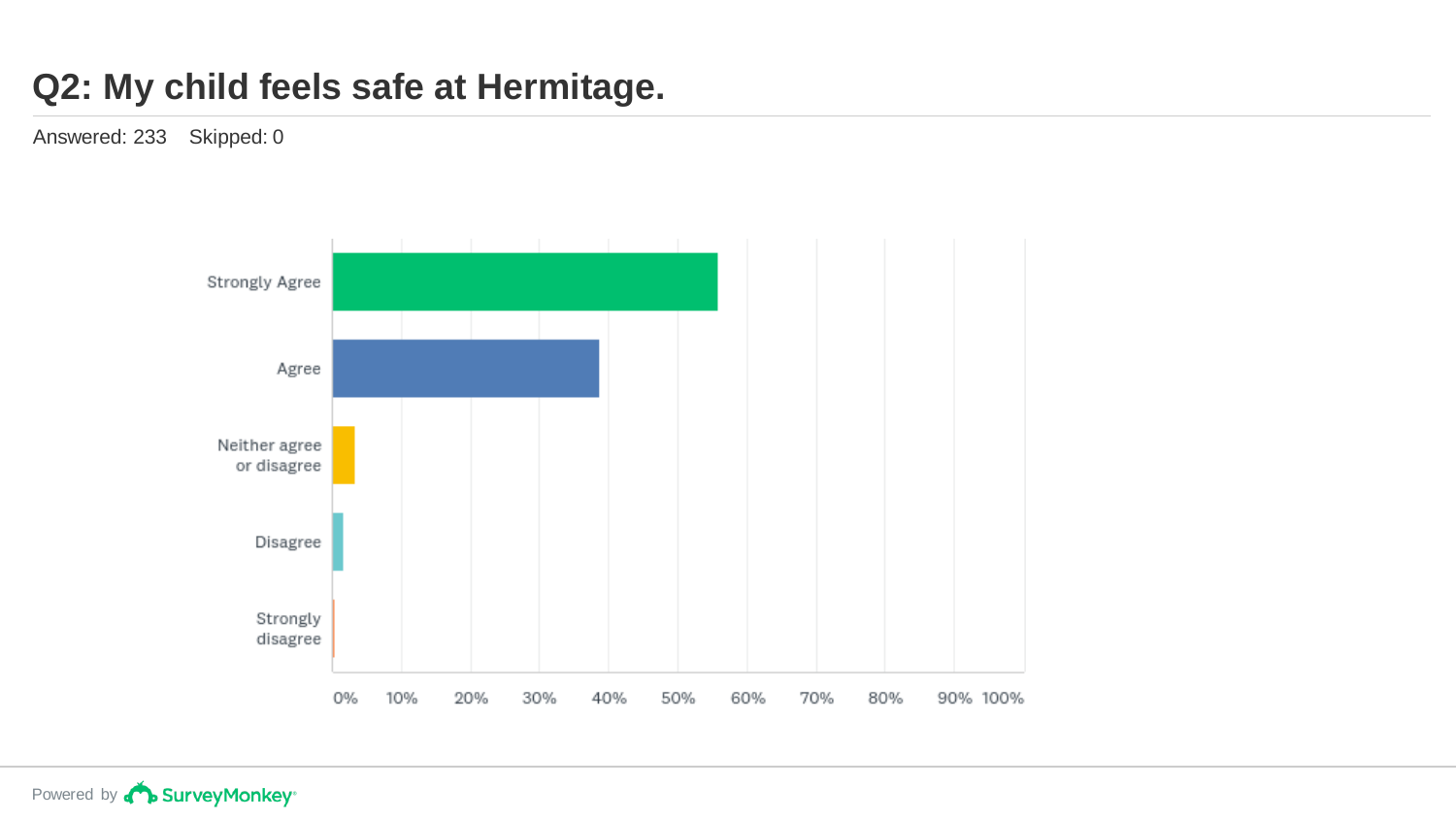### **Q3: My child makes good progress at Hermitage.**

Answered: 233 Skipped: 0

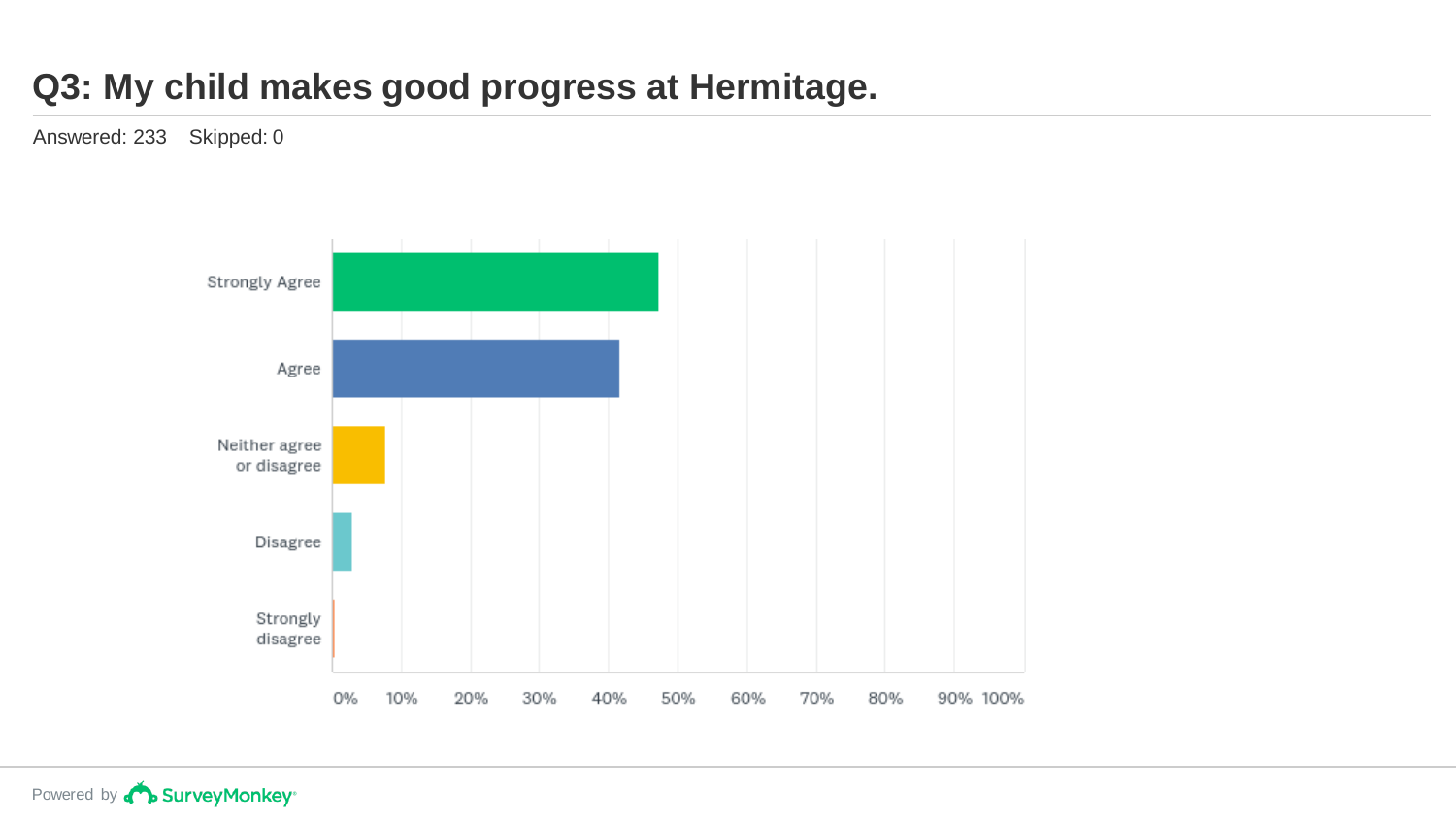### **Q4: My child is well looked after at Hermitage.**

Answered: 233 Skipped: 0

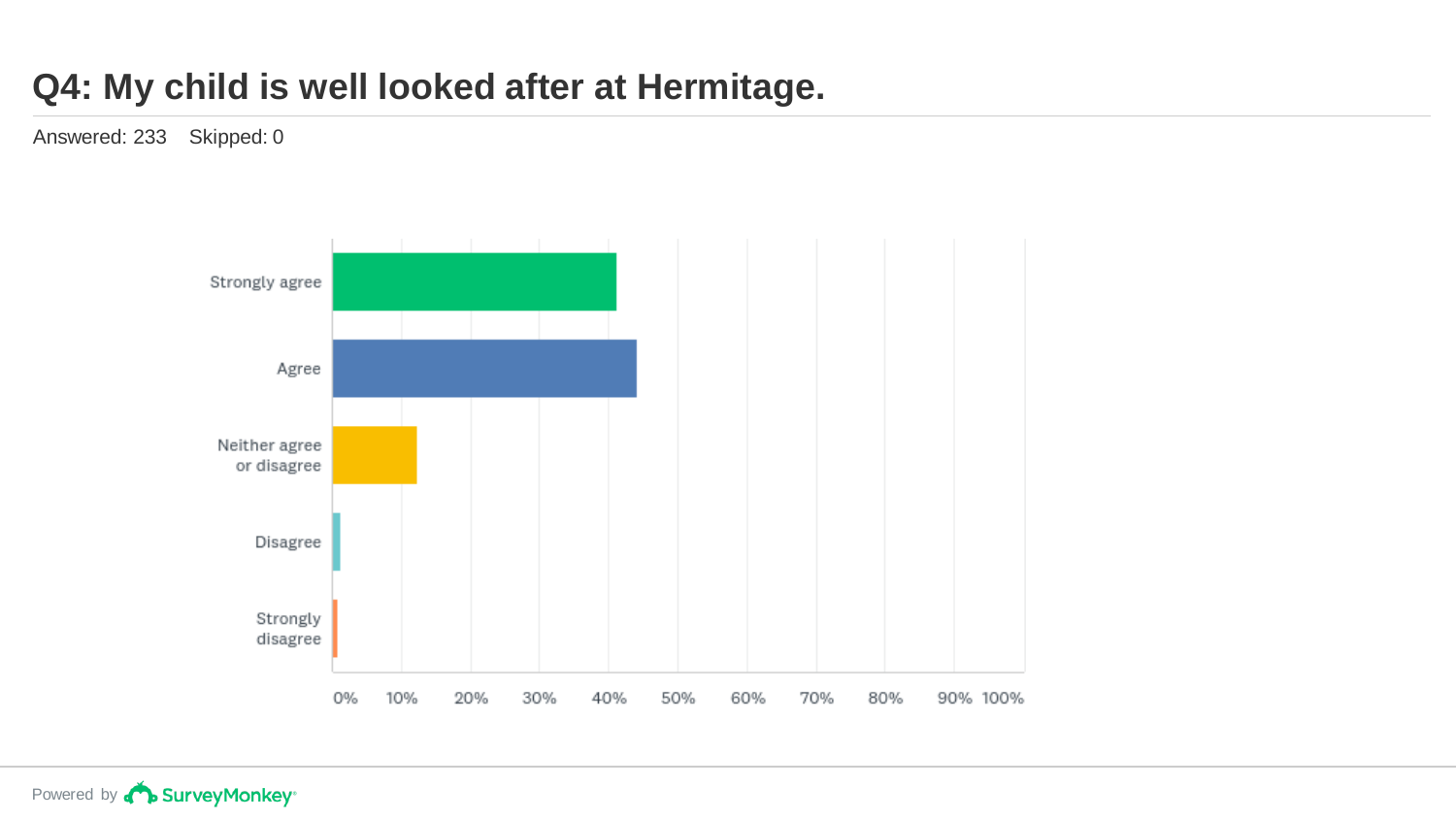### **Q5: My child is taught well at Hermitage.**

Answered: 233 Skipped: 0

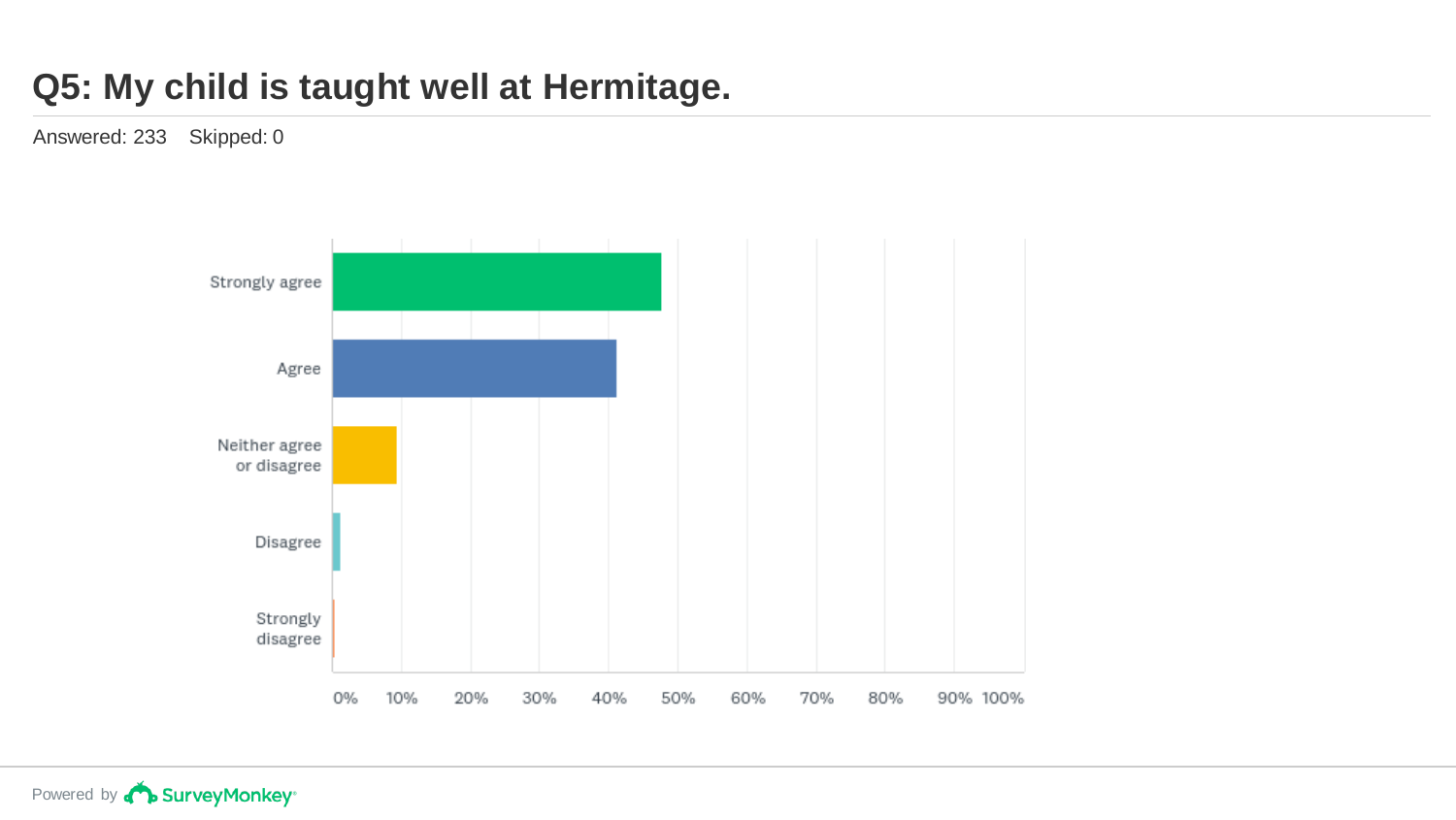### **Q6: My child receives appropriate homework for their age.**

Answered: 232 Skipped: 1

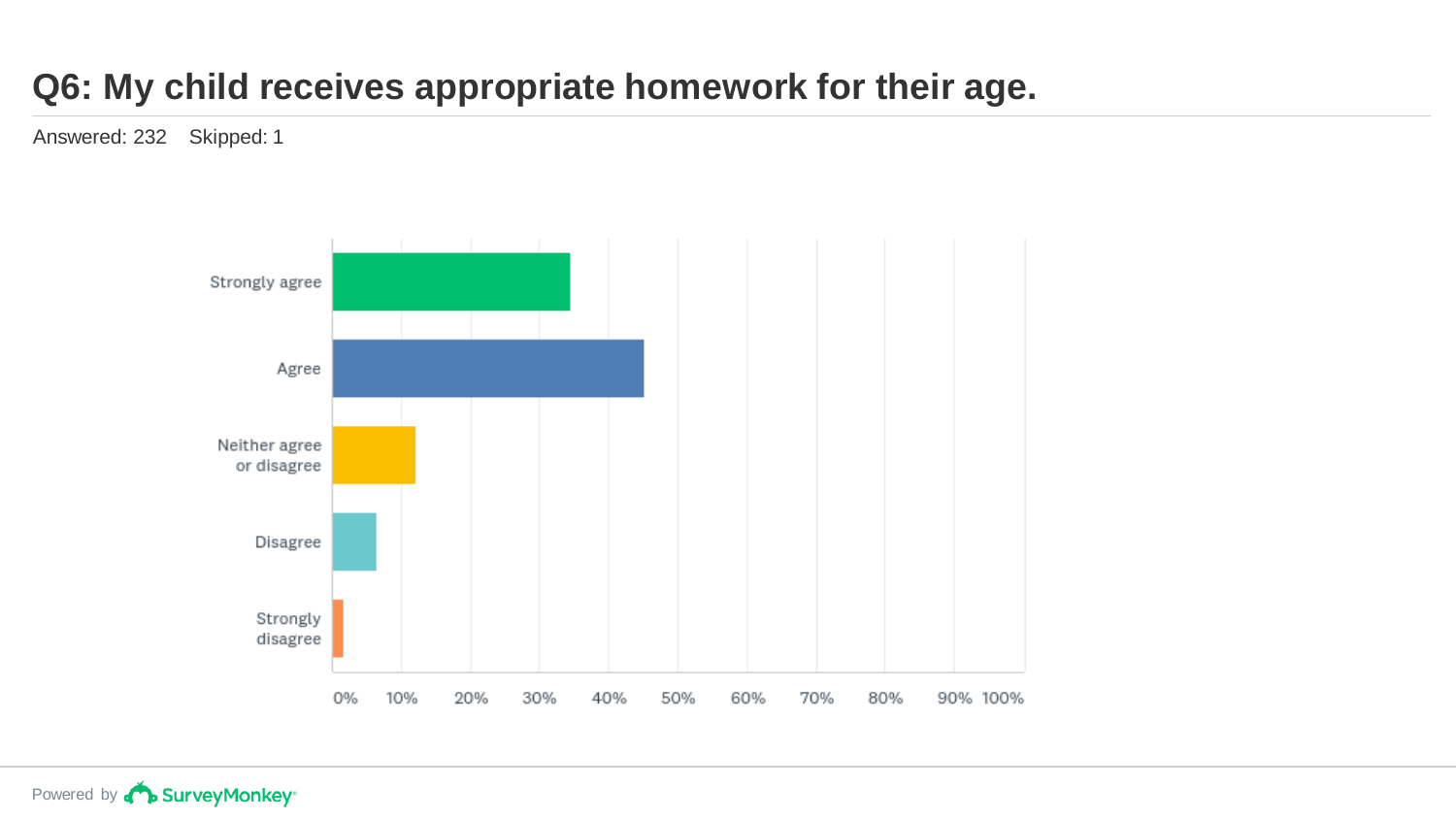### **Q7: The staff at Hermitage make sure the pupils are well behaved.**

Answered: 233 Skipped: 0

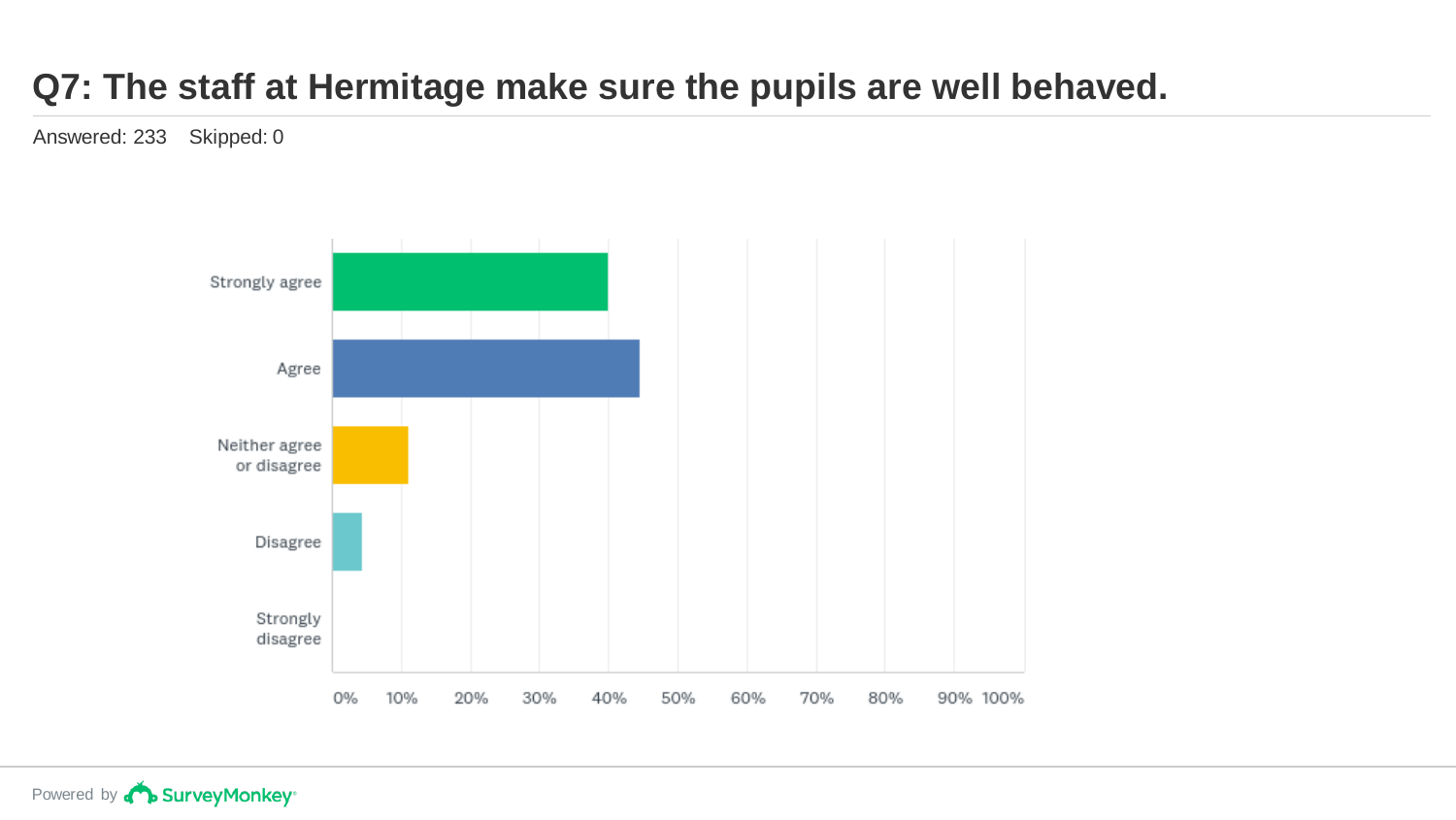#### **Q8: The school deals effectively with bullying (deliberate and repeated unkind behaviour).**

Answered: 227 Skipped: 6

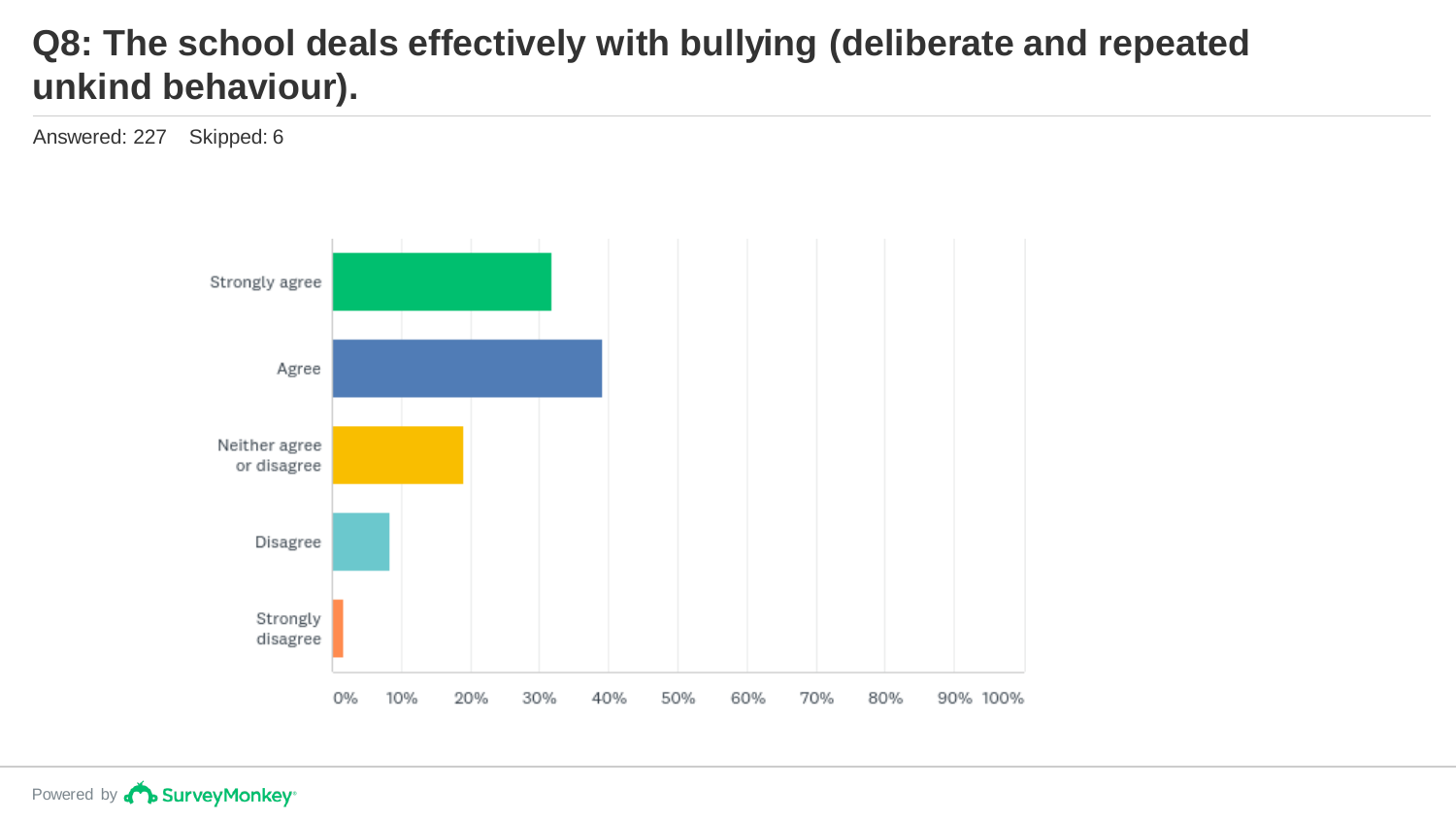#### **Q9: Hermitage is well led and managed.**

Answered: 233 Skipped: 0

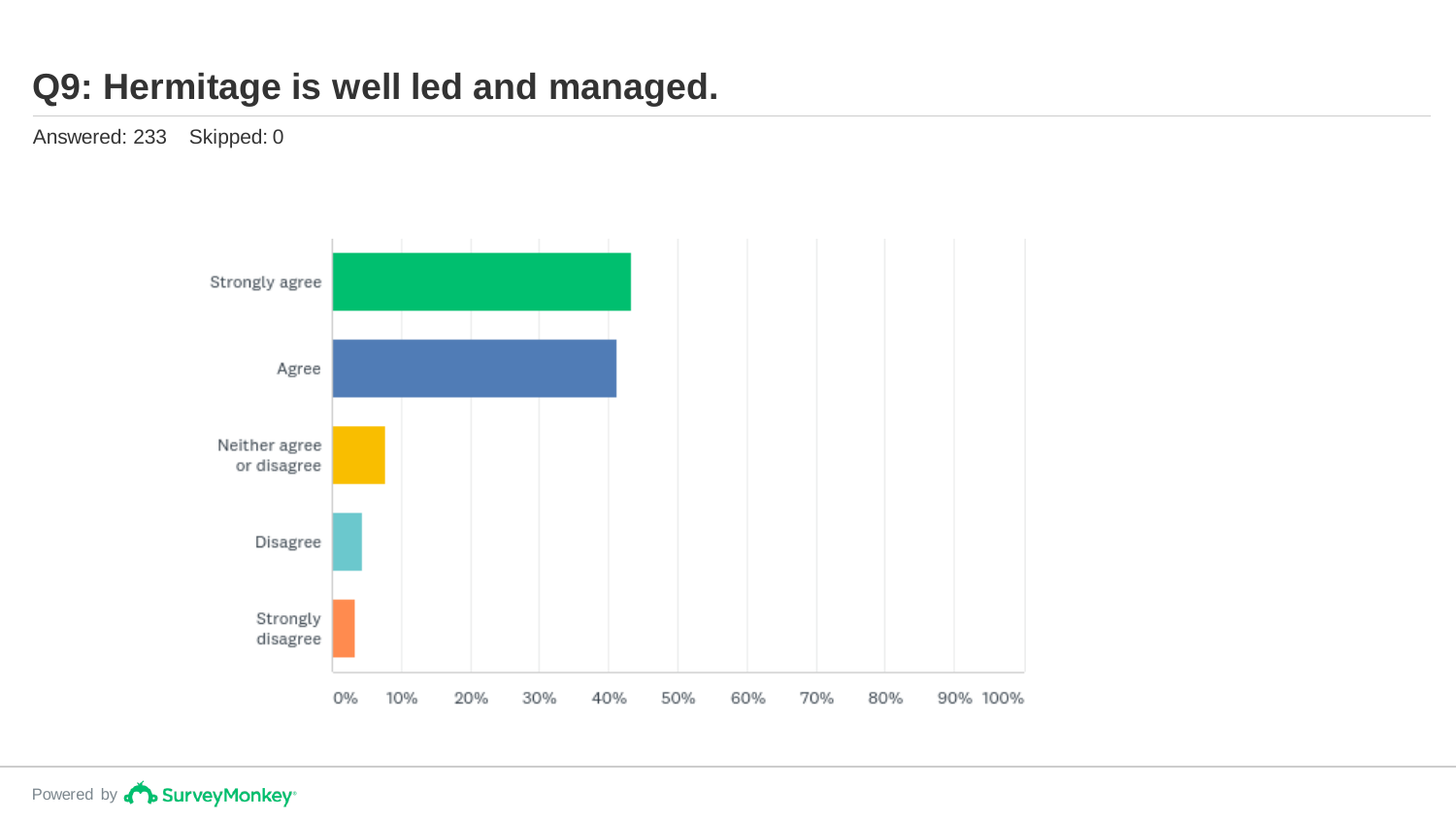#### **Q10: The school responds well to any concerns I raise.**

Answered: 231 Skipped: 2

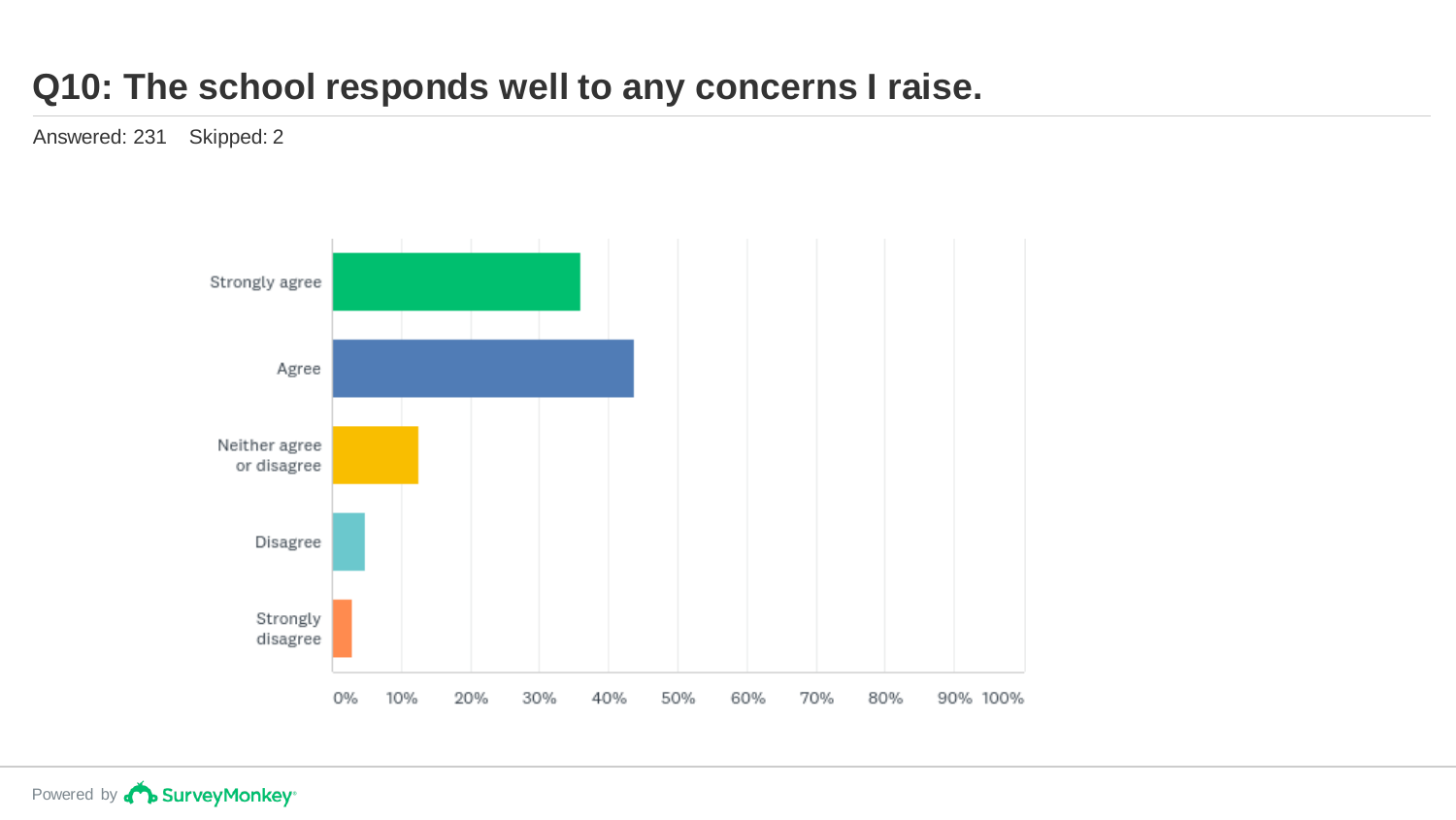### **Q11: I receive valuable information from the school about my child's progress.**

Answered: 233 Skipped: 0

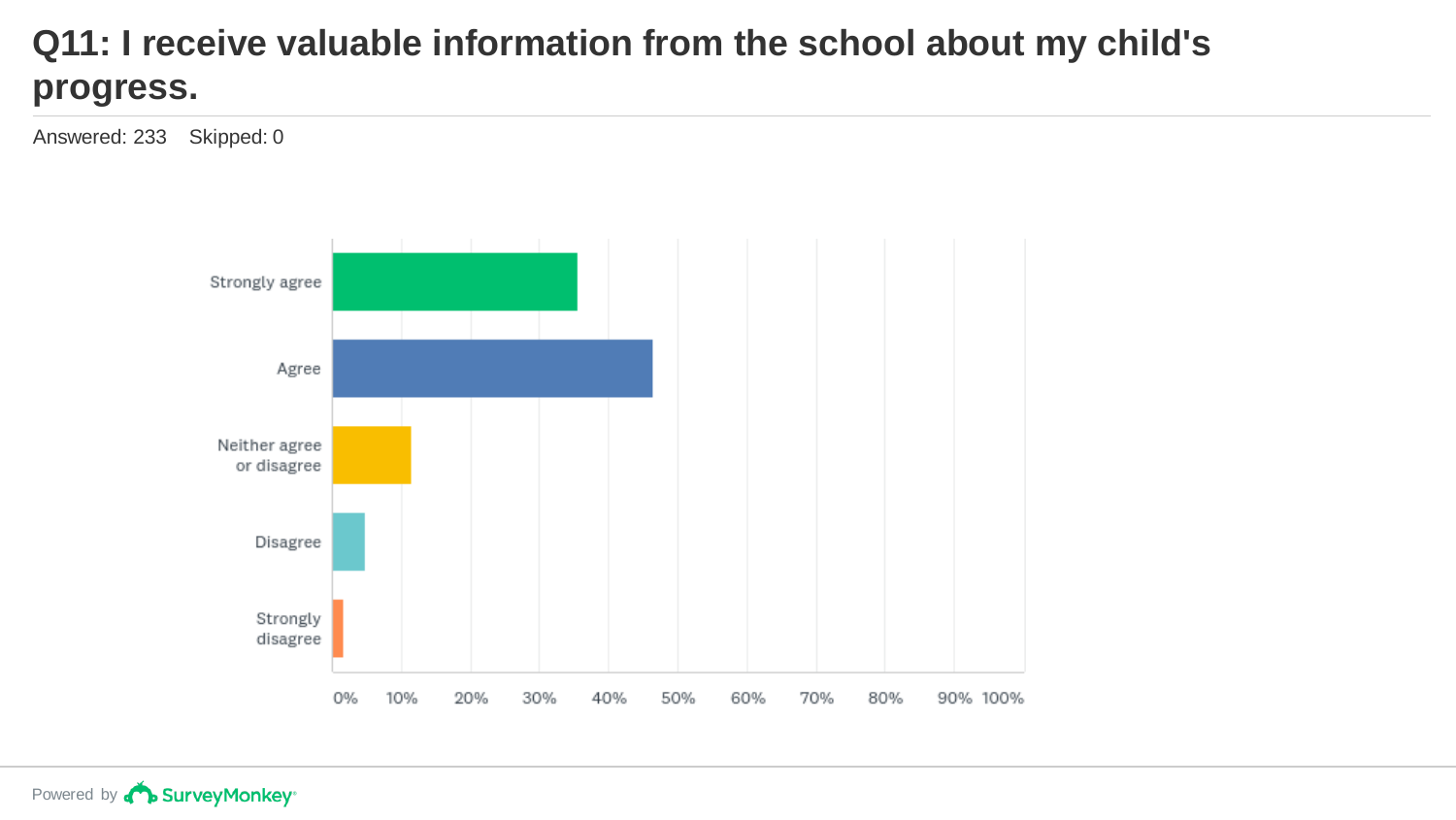### **Q12: Would you recommend Hermitage to another parent/carer?**

Answered: 231 Skipped: 2

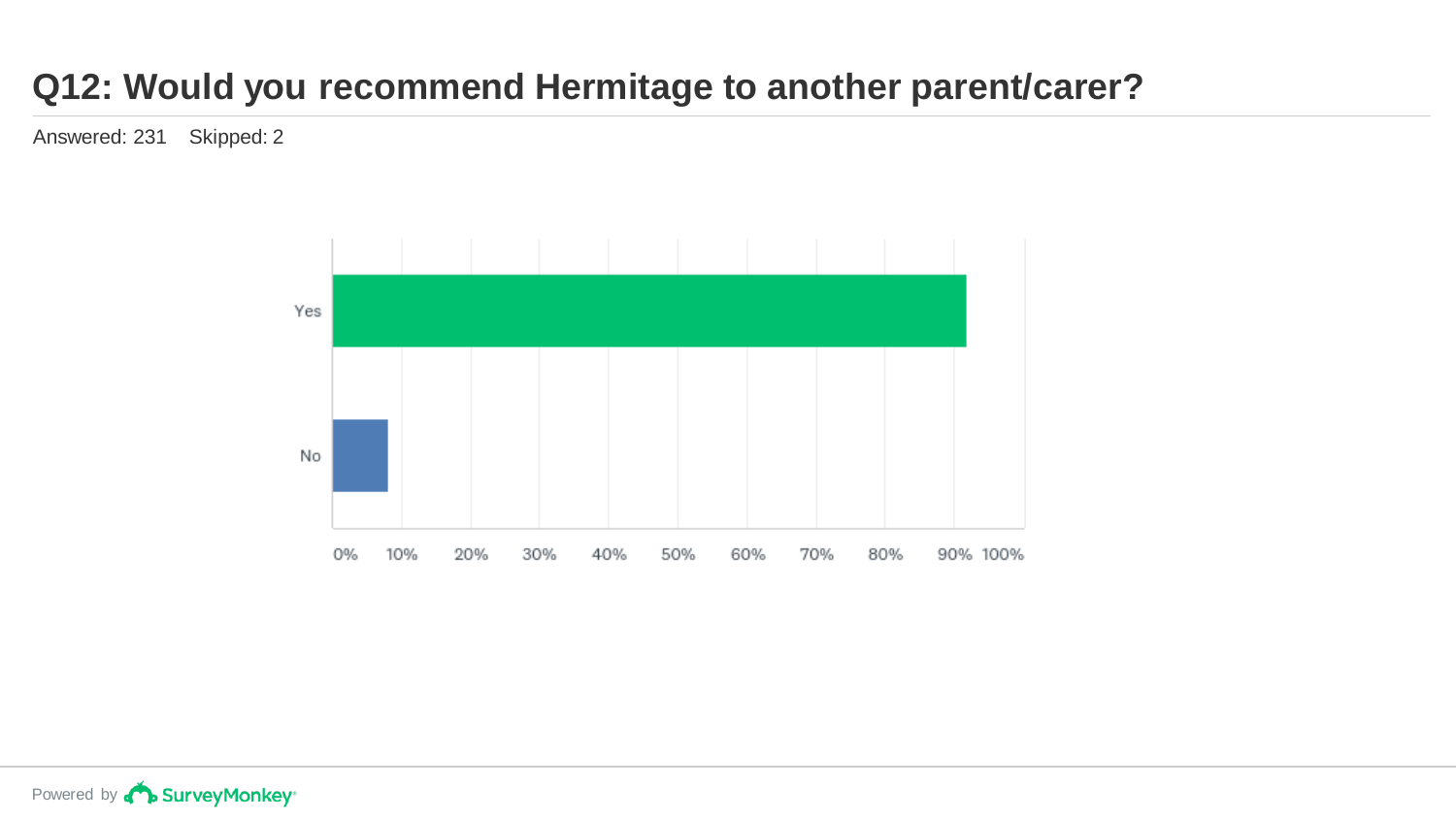#### **Q13: Please tell us what class your child is in.**

Answered: 223 Skipped: 10